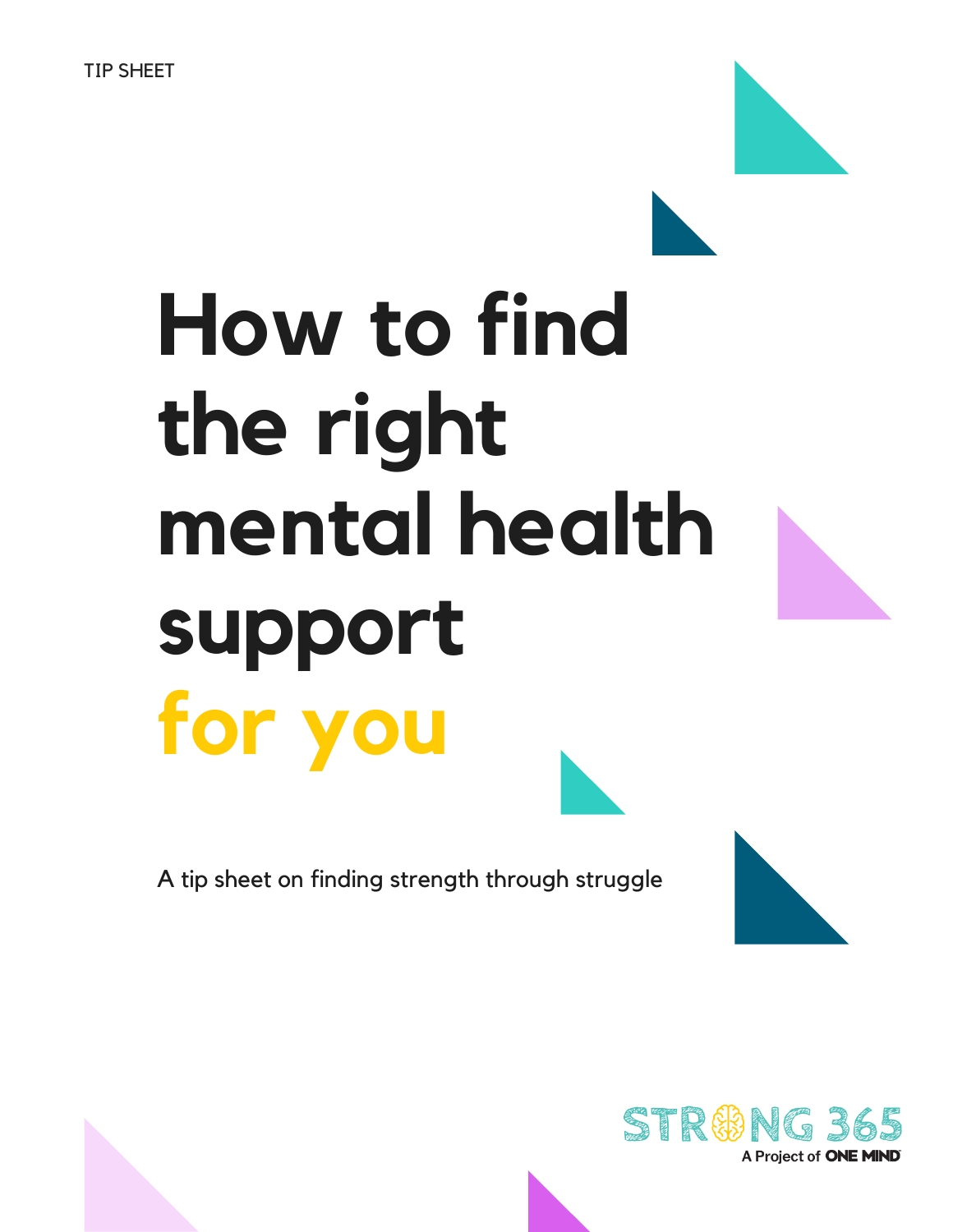### **You've got this.**

If you've landed here, congratulations! No, seriously. Reaching out for help can be hard, especially if it took you a while to realize you were struggling. **You are not alone.** Mental health concerns are more common among 13- to 25-year-olds than older people, and yet teens and young adults are less likely to receive treatment. So, what now? You've decided you want to seek support, but you aren't sure how or where to begin. Or maybe you've already confided in a friend or started seeing a counselor, but you have some doubts or feel like you aren't being heard. Confused? Frustrated? Overwhelmed? It's OK. Take a deep breath. You've got this!

And we've got your back with this tip sheet, which packs a ton of advice into three basic steps, brought to you by our team of young people with lived experience and mental health professionals:

- Recruit a trusted ally.
- Know your mental health care options.
- Ask all the questions.

## **Step 1. Recruit an ally.**

First off, talk with an adult you trust. This could be a parent, another family member, a teacher, a guidance counselor, a mentor, a close friend, or a neighbor — anyone who you believe cares about you and will look out for your best interests. Navigating the health care system can be challenging, and it's good to have an ally.



TIP SHEET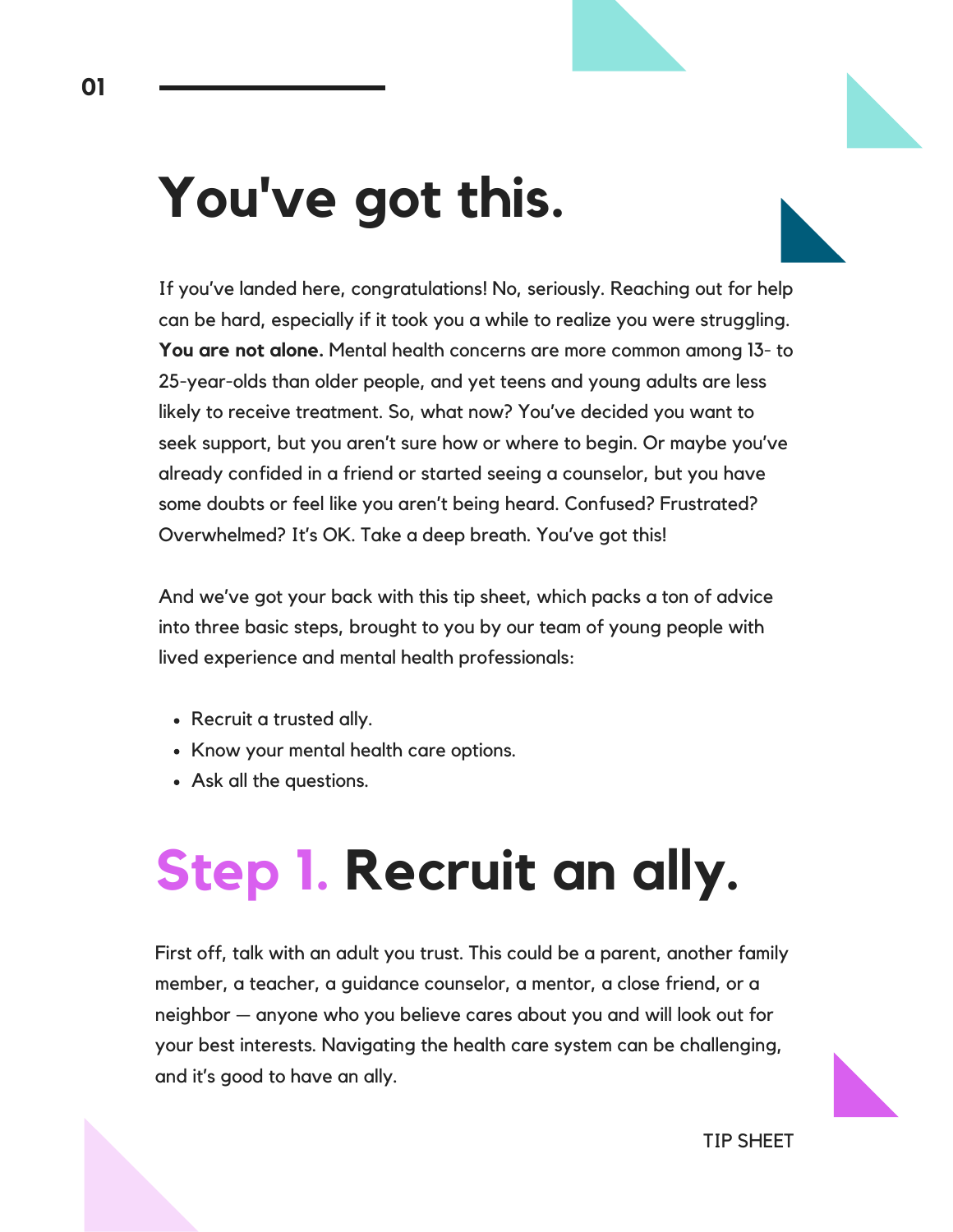Yes, sharing your thoughts and fears is often scary. But it's important to tell someone else what's going on inside your head. Your ally needs to know how you're feeling so they can support you and help you make smart choices about the kind of care you need.

When you're ready to open up to someone, start the conversation by saying something like:

*"I haven't been feeling myself lately." "I have way less/more energy than usual." "I've been feeling nervous/very sad a lot." "I've been crying/getting angry for no reason." "I'm hearing things that I don't think other people hear." "I'm seeing things that scare me." "I don't enjoy my friends/hobbies anymore." "I feel like I could hurt myself."*

If that last sentence rings true for you  $-$  if you feel like hurting yourself right now — please stop reading this and reach out to a free crisis hotline by texting HOME to 741-741 or calling 1-800-273-8255. Hotlines are staffed 24/7 by people who know what you're going through because they've been there too. They can offer heartfelt, non-judgy support when you really need somebody to talk to.

And, although you may have heard otherwise, doctors and therapists generally do not share what you tell them with your parents or anyone else if you are 18 or older. A law called HIPAA (say "HIP-uh") protects your right to keep your medical records private — unless you give permission or are in imminent danger. If you're 17 or younger, doctors and therapists do share information with your legal guardian or parent in most situations. However, the good ones will keep things confidential when it is important (and not harmful) to you.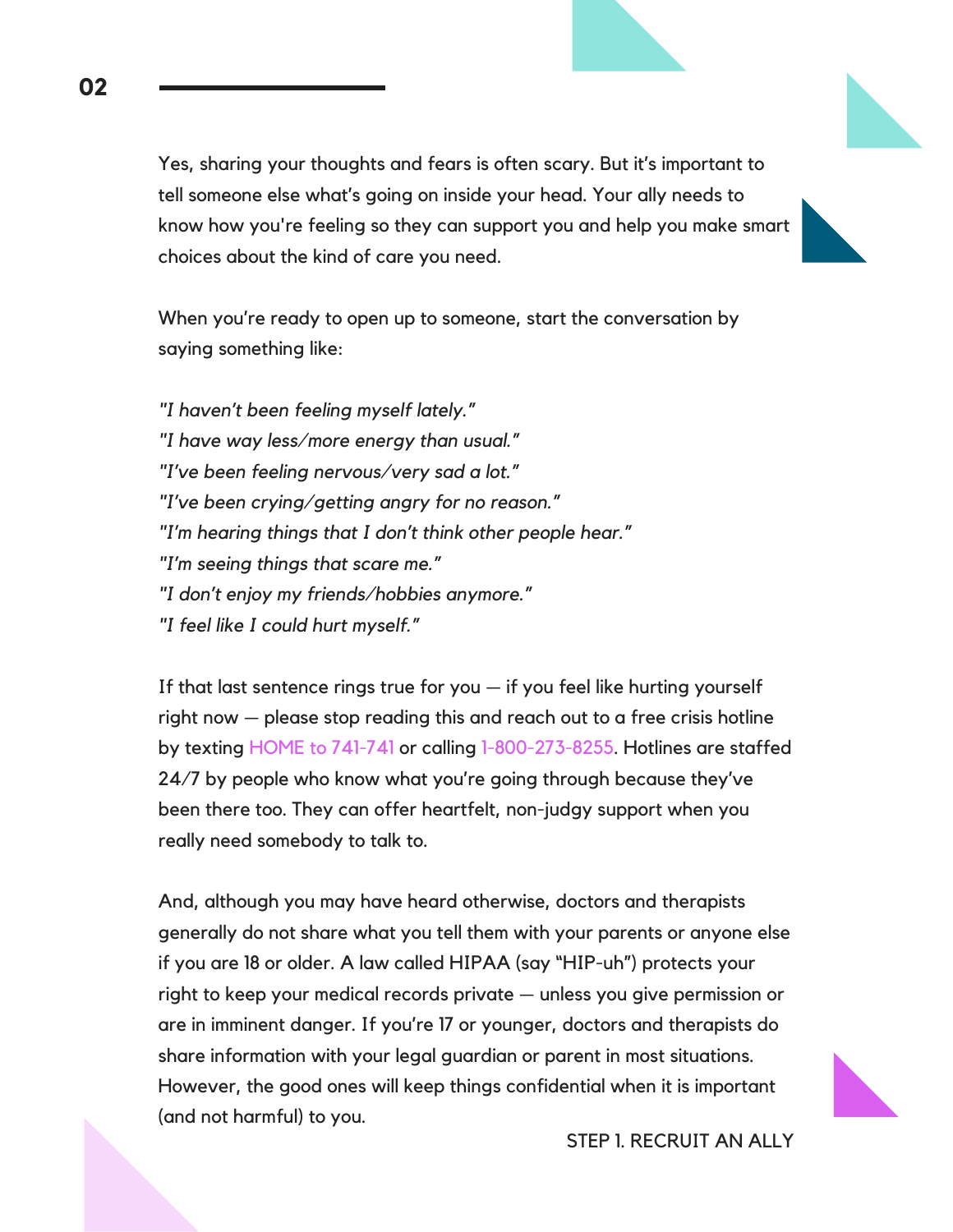### **Step 2. Know your options.**

When you're ready, talk with your ally about your mental health care options. A visit to your family doctor for a basic checkup is often a good place to start. Your general practitioner can rule out physical causes for your mental health concerns, make treatment recommendations, and refer you to a psychologist or a psychiatrist.

### **CARE TEAM**

What's the difference between the two? **Psychologists** are licensed therapists who treat mental health conditions. They use **talk therapy** (see next page) for treatment and do not prescribe medication. **Psychiatrists** are medical doctors who use talk therapy for treatment, and can also prescribe medication to support your recovery. Medications may be effective for stabilizing moods and easing anxiety and depression, among other things.

Both psychiatrists and psychologists can help you get a handle on what's going on inside your head. Sometimes they work together as members of a larger care team. Your team may also include a nurse practitioner, a case manager, and/or a social worker. Here's what each one can do for you: A registered **nurse practitioner** can assess your needs, request and read your lab tests, diagnose your condition, and put together a treatment plan, including prescribing medication. A **case manager** can support you in making appointments, coordinating your treatment among team members,

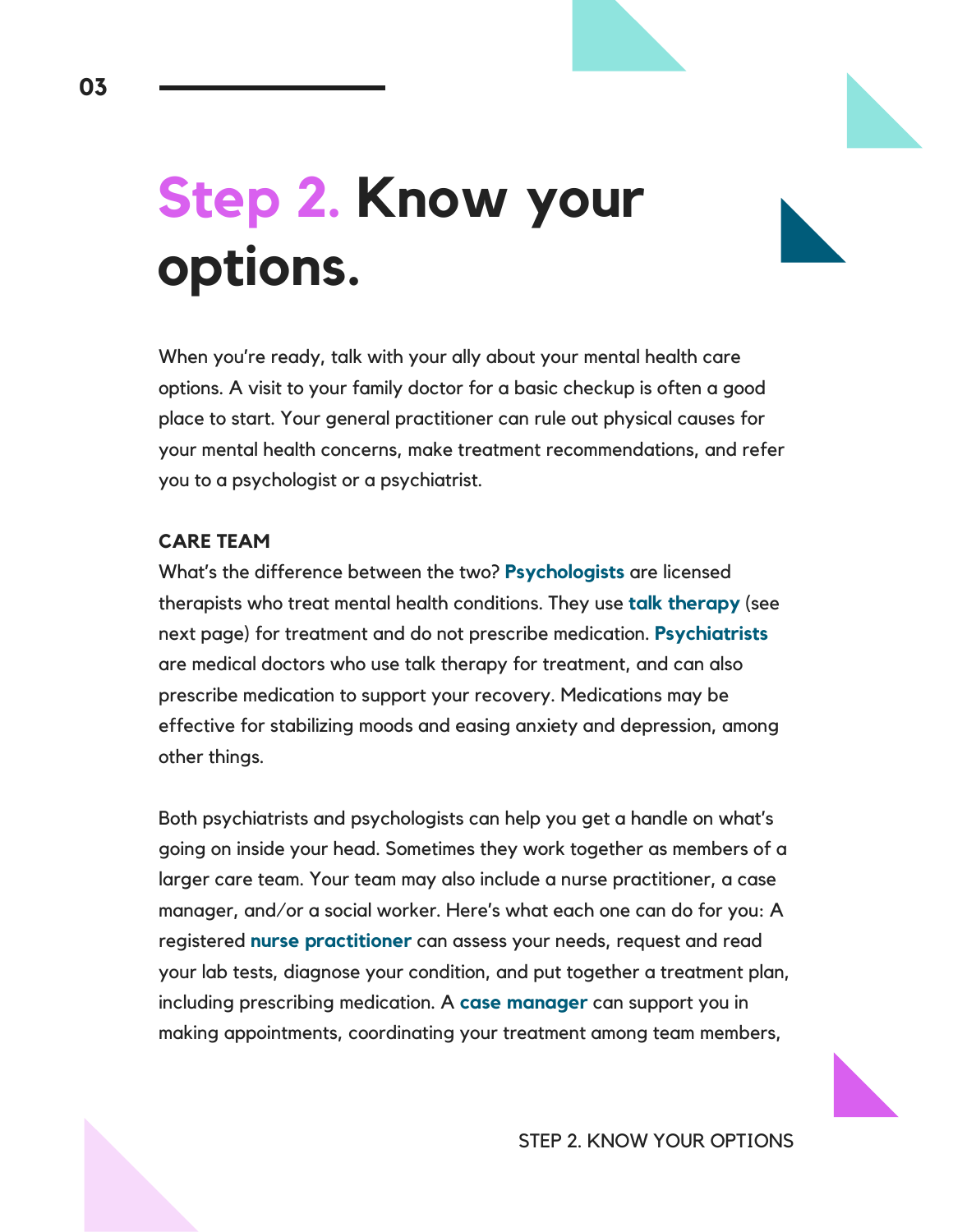and developing a self-care routine. A **social worker** can help you manage your home life, such as applying for financial assistance, finding a place to stay, and making sure you're safe.

#### **CARE TYPES**

Treatment for mental health concerns varies based on severity: In other words, how much you feel your mental health is disrupting your life. The most basic type of treatment is **talk therapy**, which is pretty much exactly what it sounds like: You talk about your thoughts, feelings, and experiences with a psychologist or psychiatrist for an hour or so each week. Another type is an **outpatient program**, which can be tailored for specific kinds of mental health conditions, and may offer a variety of care options, such as support with staying in school or getting a job, group therapy with your family or peers, or expressing your emotions through art or music. An **inpatient program** involves staying at a hospital for while you work with doctors on finding the right medications and coping skills to improve your quality of life. (For some people, medication will become a lifelong tool for managing their well-being; other people may only need it for a short period of time or not at all.)

You may also want to look for a **peer support group** in your community that could help you better understand what's going on. Ask your ally to help you figure out what's available locally and works best for your specific situation. Depending on where you live, different types of mental health care may or may not be available nearby. Remember that you may need to factor travel time, due to distance or traffic or public transit, into some or all of your appointments.

#### **CARE COVERAGE**

For many people, the most difficult part of seeking treatment is dealing with **health insurance**. If you are covered by a private policy, either your

STEP 2. KNOW YOUR OPTIONS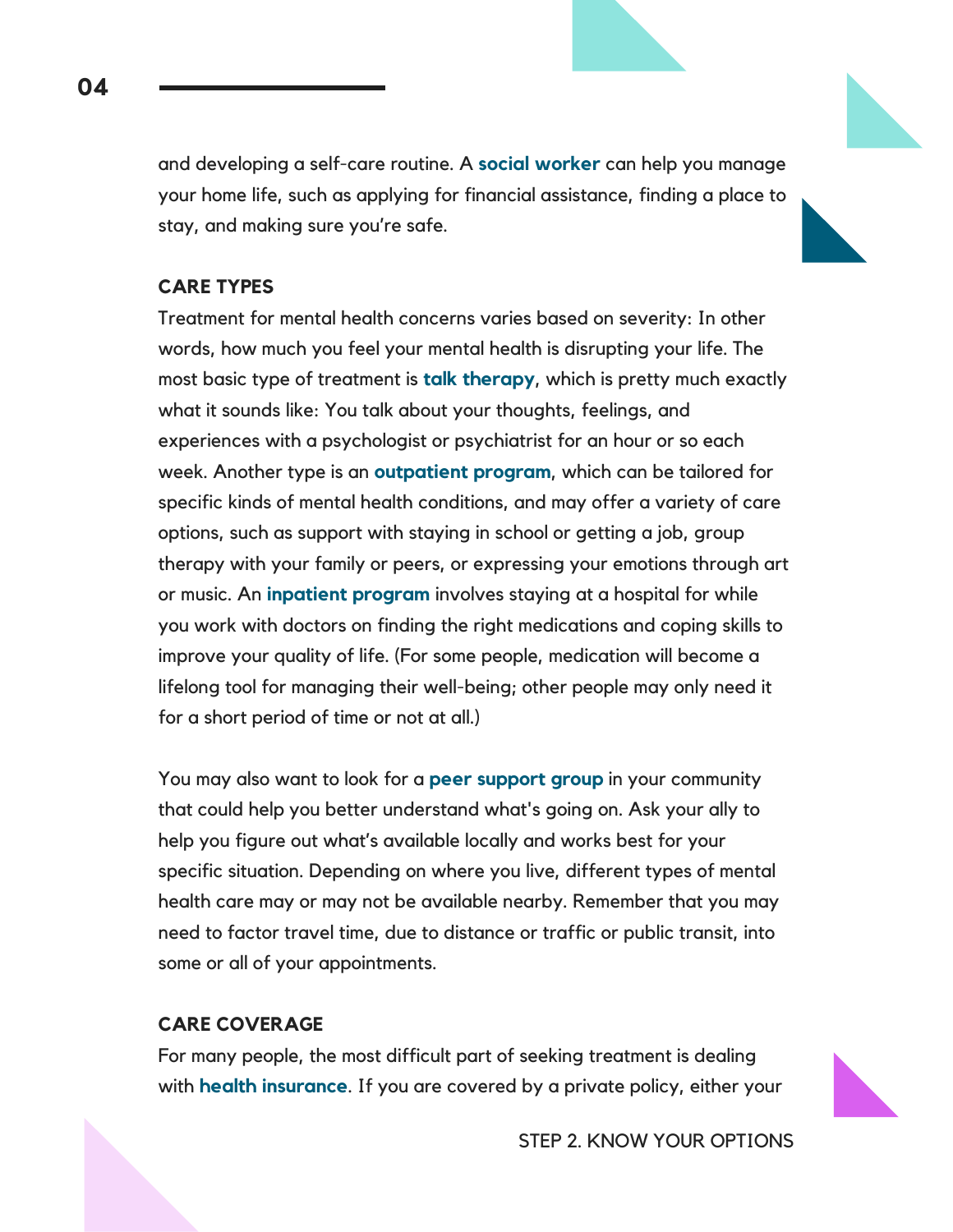own or a parent's, you'll often save money by choosing providers in its innetwork. **In-network** means a doctor is on the list of providers approved by your insurance company. You get to pick which one you see. You may choose a doctor who isn't on that list, someone who's out-of-network, but your insurance will pay less for your visit(s) — and you or your family will pay more. Some insurance policies require what's called a **referral**, which means you need your general practitioner (primary care doctor) to recommend that you see a specialist, in this case a psychologist or a psychiatrist.

If you are covered by a public policy, such as Medicaid, you'll need to ask the doctor's office whether they accept this type of insurance. Many private practices don't. If you don't have health insurance, look for a doctor's office, clinic, or hospital that offers sliding-scale fees, payment plans, or other types of affordable care. You may need to fill out an application. Sliding-scale fees are discounted based on your ability to pay (how much money you or your parents earn).

You can find free or reduced-cost mental health care services, as well as racial/ethnicity and issue-specific support, at **[strong365.org/find-help](http://strong365.org/find-help)**.

### **Step 3. Ask all the questions.**

Doctors can be very intimidating, but no matter what they say, the most important person involved in your treatment and recovery is *you*. Your needs and well-being matter more than anything else. If you don't like a therapist or feel uneasy about a treatment plan, speak up — or ask your trusted ally to speak for you.

STEP 3. ASK ALL THE QUESTIONS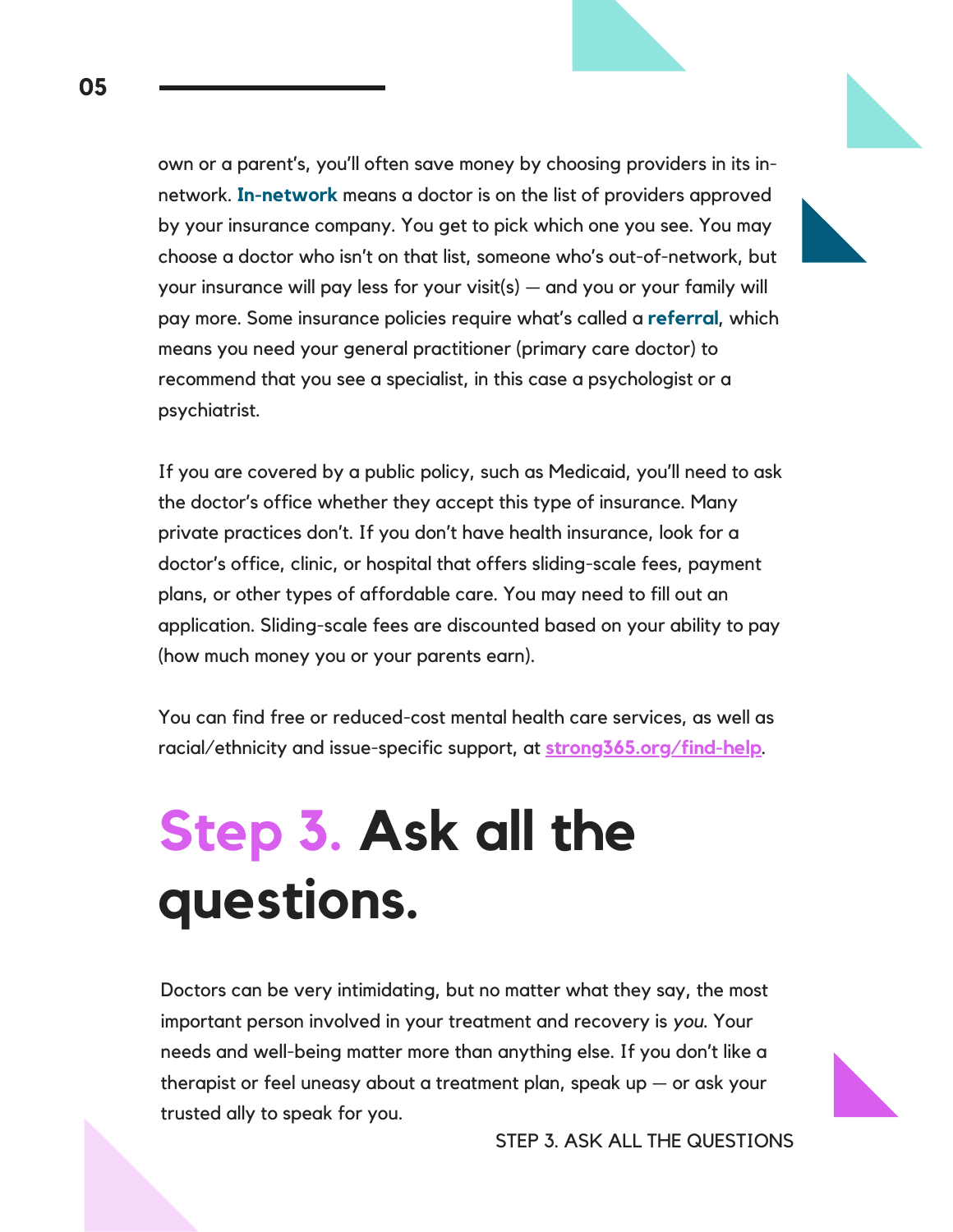Whether it's your first visit or a follow-up appointment, put together a list of the questions you have for your doctor or therapist. Do this before you go, because you may not get much face time with your physician, and you deserve answers. What are your doubts and concerns? Don't hold back. Not sure? Here are some things you may want to ask.

#### **FIRST VISIT**

- Where can I get more information about what I am experiencing?
- What changes could I make in my daily routine to improve my mental health? What are good goals for me to work toward?
- When it comes to therapy, what are my options?
- When it comes to medication, what are my options?
- What makes this medication the best option for me? How does it work to help my brain? What are the short- and long-term side effects? What happens if I miss a dose?
- How much does the medication cost? Does the manufacturer have a subsidy or reimbursement program?
- What should I do if I start to feel worse or need help immediately?
- How soon (realistically) can I expect to start to feel better?
- What types of therapy or community/online support groups are available for people my age? Where can I find them?
- How long should my treatment last? What are the benefits and

drawbacks? Why are you recommending it? What are my options?

is against you, tomorrow might be a better day a day where you can look to the future and it looks a little brighter than yesterday.

Today if you feel like the world

 $-$  A M B A R

STEP 3. ASK ALL THE QUESTIONS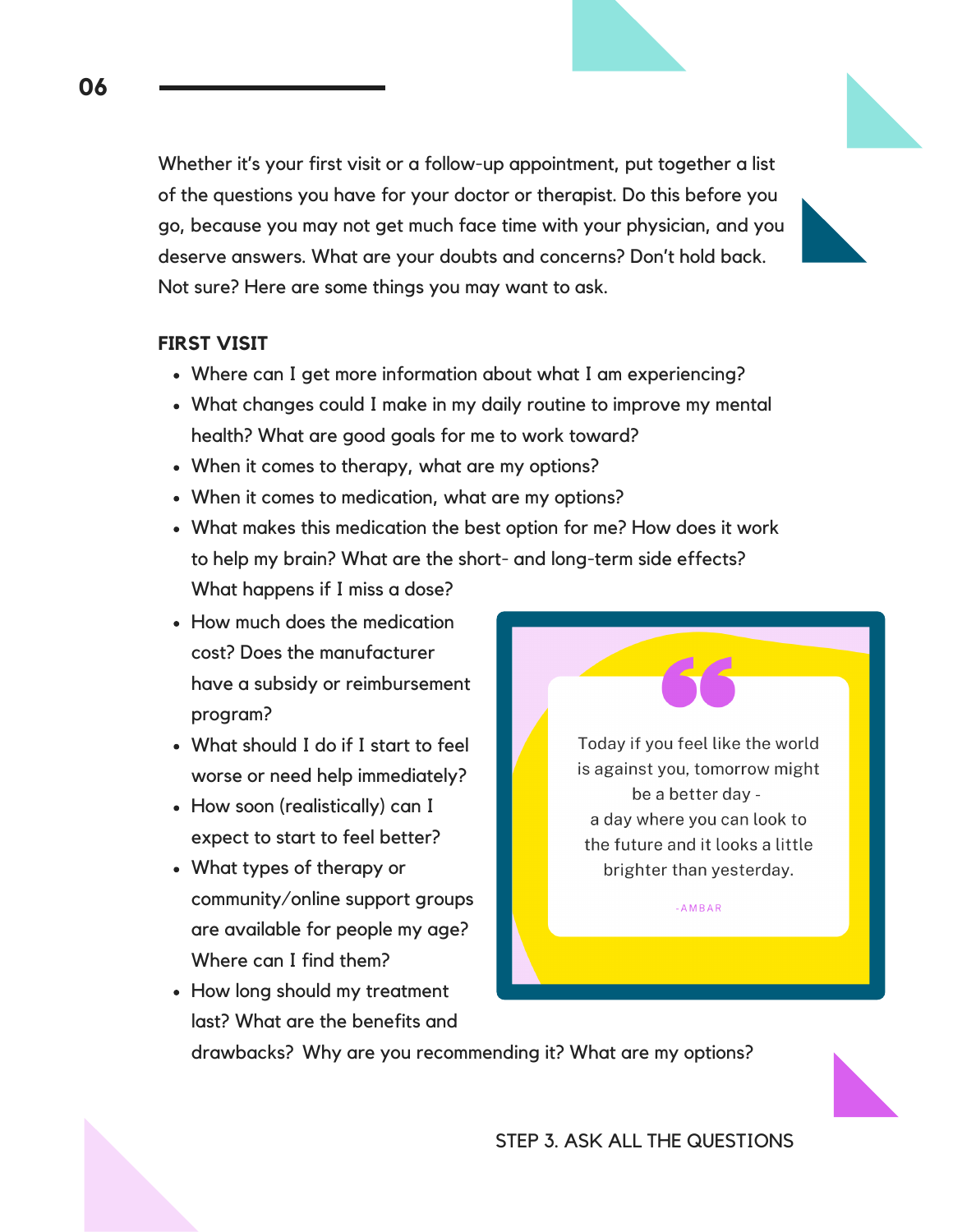#### **NEXT VISITS**

- What should I do if I start feeling worse? What signs should I be looking for?
- What additional changes can I make to improve my overall well-being?
- What can my friends and family do to support my well-being?
- What changes can we make to my medication so I won't have so many side effects?
- What other things or alternative treatments could support my recovery?
- How do I get assigned a case manager who will help me keep track of things and feel less overwhelmed?
- How can we coordinate treatment with my other health care providers?

**One more tip:** It can be tough to remember everything a doctor tells you, especially when you're feeling down or vulnerable. Bring a pen and paper with you to every appointment, so you or your ally can take notes. Or ask your provider if it's OK to record your conversation (audio) with your phone, so you can review the details later.

Still looking for info? You can find more resources at our website, [strong365.org,](http://strong365.org/) including our free, confidential 24/7 peer chat community. Check out our **Find Help [page](http://strong365.org/find-help)** to learn about things like getting support in school or at work, and helping a friend who might need it too. You can also read stories from our community about finding strength through struggle.

Congratulations again on taking the first steps! We meant it when we say: **You've got this.**